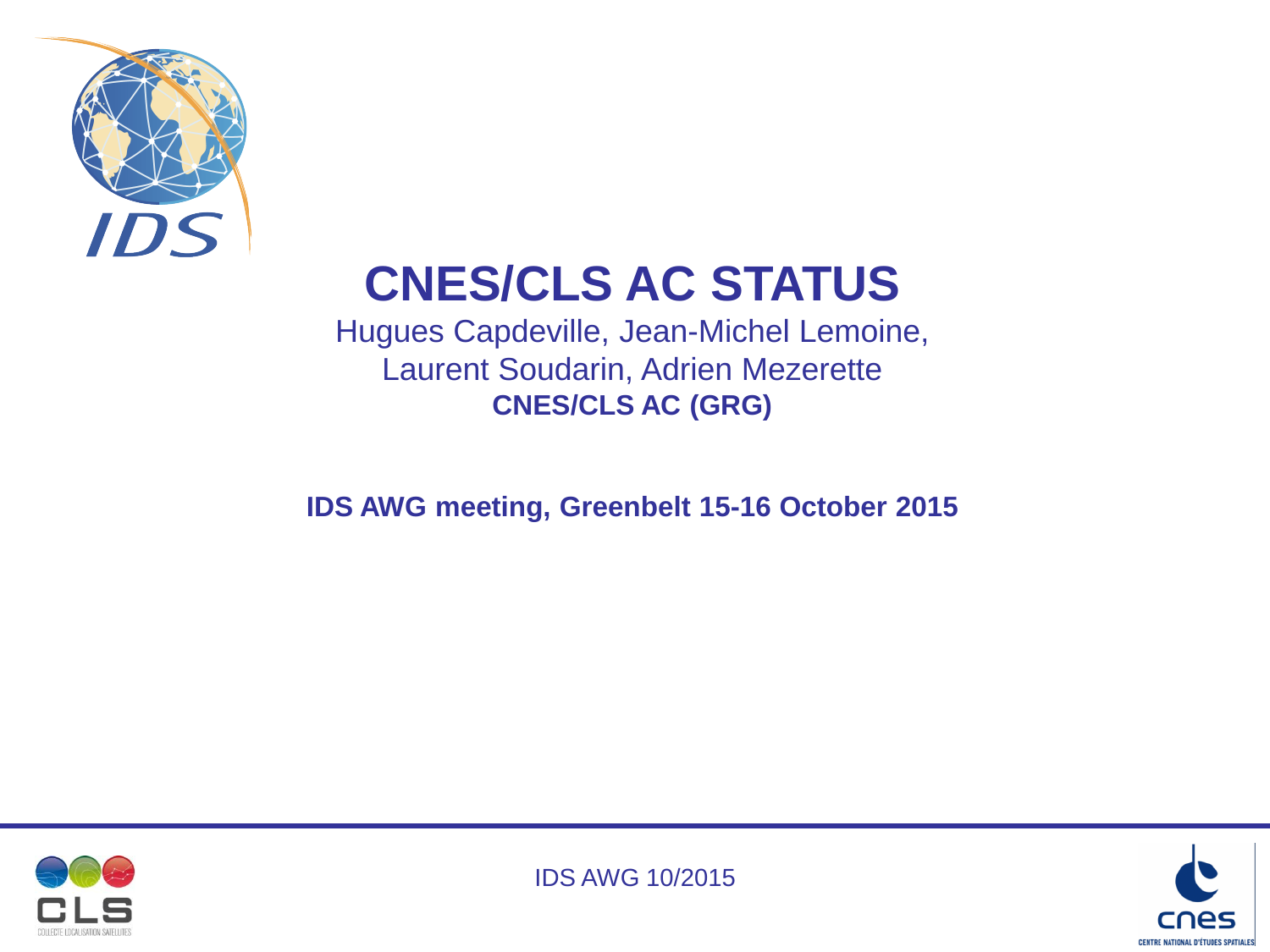#### **Processing context**

•**We analyzed DORIS2.2 data with 3.5-day arcs and a cut-off angle of 12°** ITRF2014 configuration From January 2015 to June 2015 Satellites: SPOT5, JASON-2, CRYOSAT2, HY-2A, SARAL

#### **DORIS data processing results**

• **DORIS and SLR RMS of fit of the orbit determination**

• **OPR Acceleration Amplitude: Along-track and Cross-track / Radiation pressure coefficient** 

| <b>SATELLITE</b> | <b>RMS</b><br><b>DORIS / SLR</b><br>(mm/s) / (cm) | <b>OPR amplitude average</b><br>$(10^{-9} \text{ m/s}^2)$ |                    | <b>Solar radiation</b> |
|------------------|---------------------------------------------------|-----------------------------------------------------------|--------------------|------------------------|
|                  |                                                   | <b>Along-track</b>                                        | <b>Cross-track</b> | coefficient            |
| <b>SPOT-5</b>    | 0.35                                              | 2.6                                                       | 1.5                | 1.05                   |
| <b>JASON-2</b>   | 0.32/1.1                                          | 2.6                                                       | 1.6                | 0.97                   |
| <b>CRYOSAT-2</b> | 0.35/1.2                                          | 3.3                                                       | 2.4                | 1.0                    |
| <b>HY-2A</b>     | 0.34/1.3                                          | 0.5                                                       | 1.7                | 0.86                   |
| <b>SARAL</b>     | 0.35/1.2                                          | 1.6                                                       | 1.4                | 1.0                    |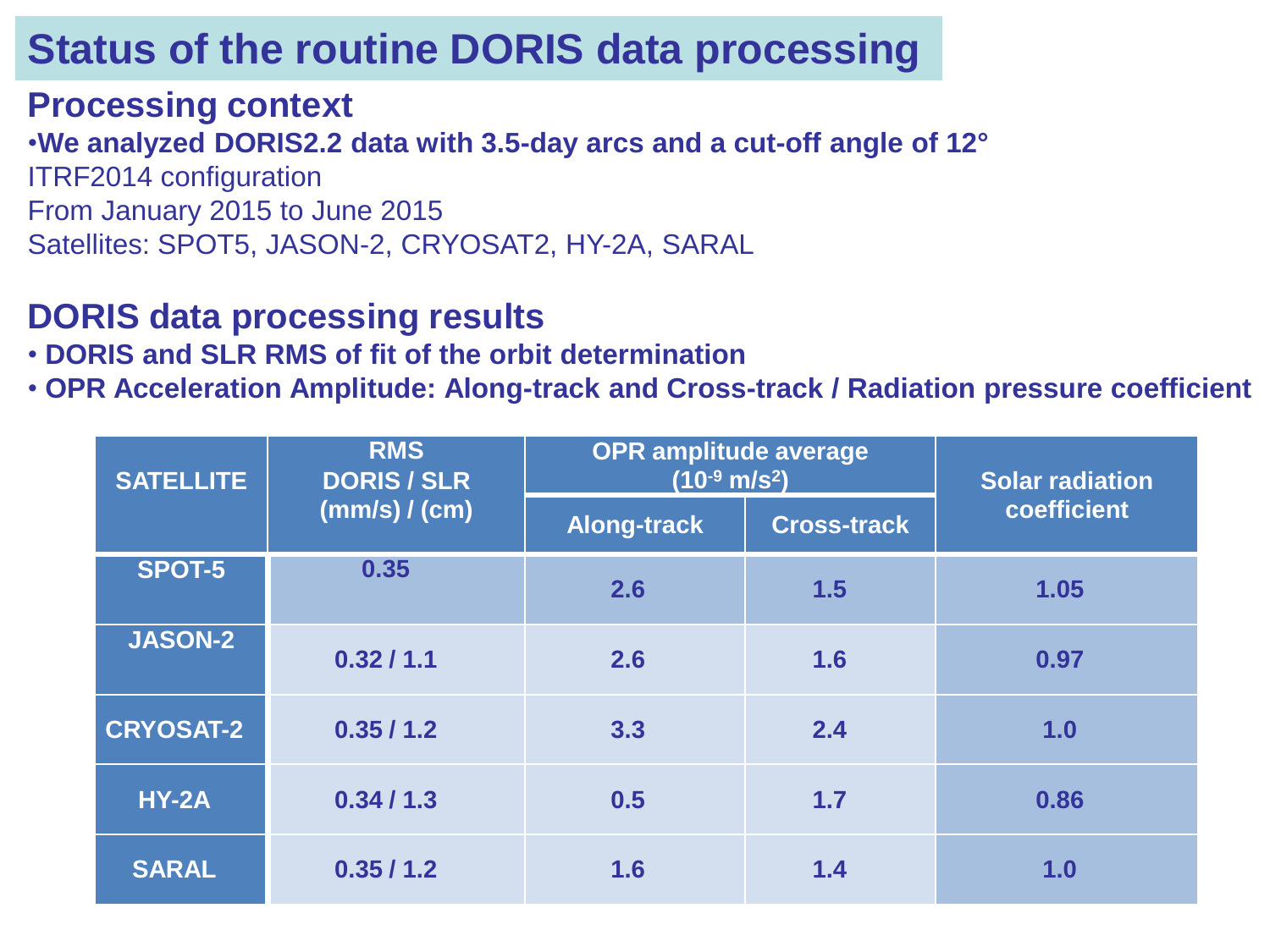### **Positioning results by single satellite solution**

• **SPOT-5 Single satellite Solution compared to ITRF2014P computed by CATREF**

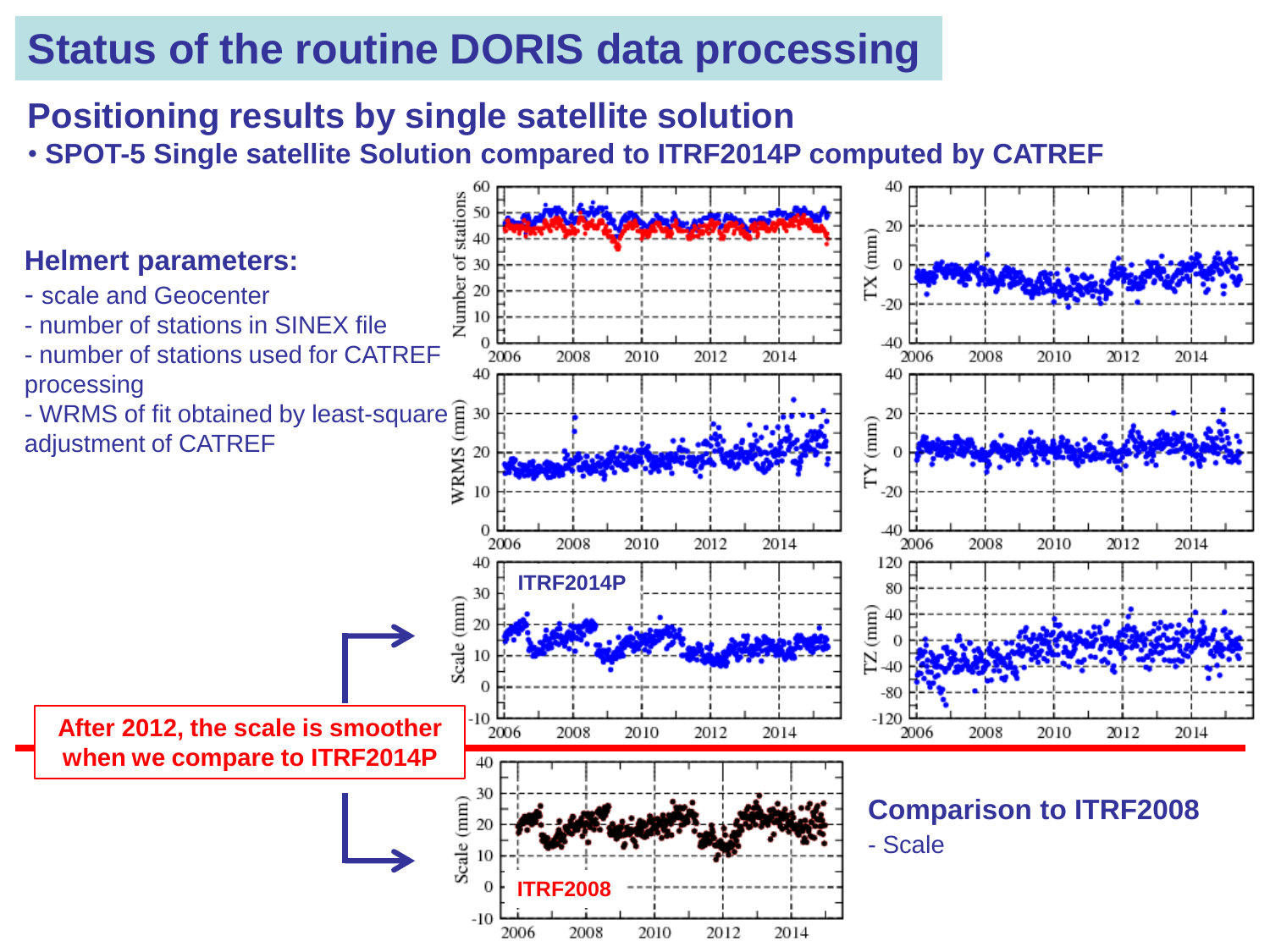### **Positioning results by single satellite solution**

• **JASON-2 Single satellite Solution compared to ITRF2014P computed by CATREF**

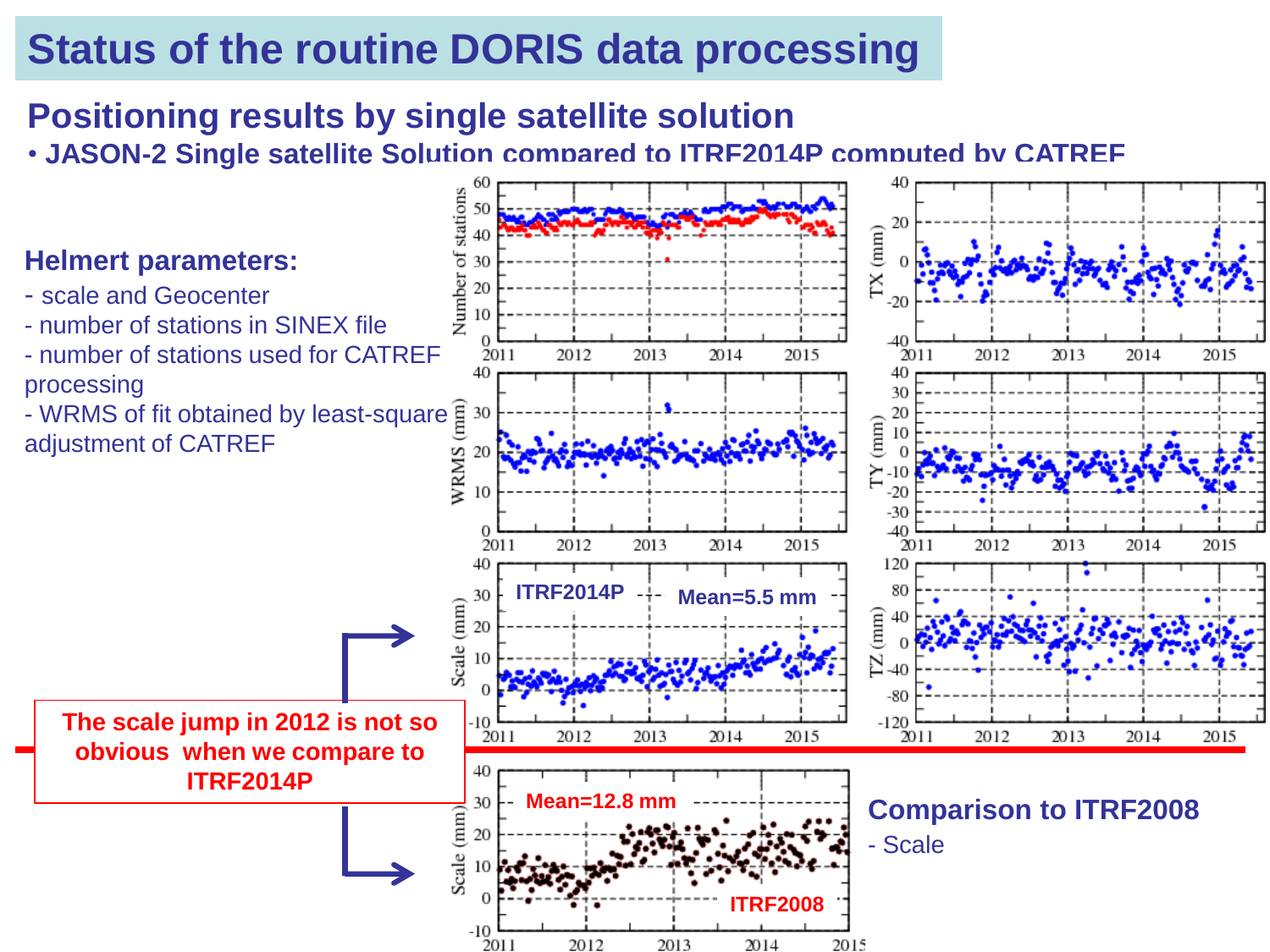### **Positioning results by single satellite solution**

• **HY-2A Single satellite Solution compared to ITRF2014P computed by CATREF**

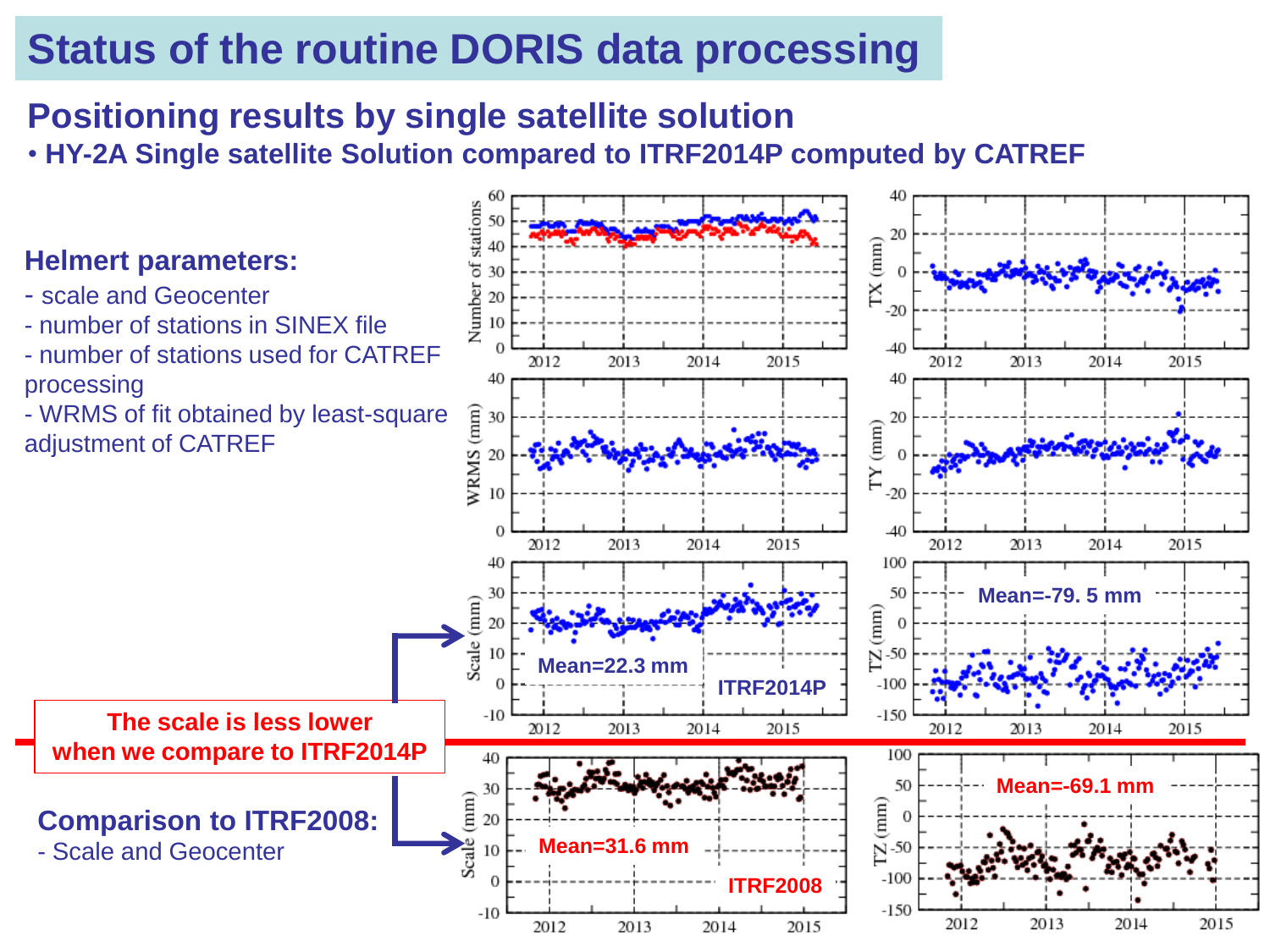### **Positioning results by single satellite solution**

• **SARAL Single satellite Solution compared to ITRF2014P computed by CATREF**

#### **Helmert parameters:**

- scale and Geocenter
- number of stations in SINEX file
- number of stations used for CATREF processing
- WRMS of fit obtained by least-square adjustment of CATREF

**The scale is around 12 mm**





IDS AWG 10/2015

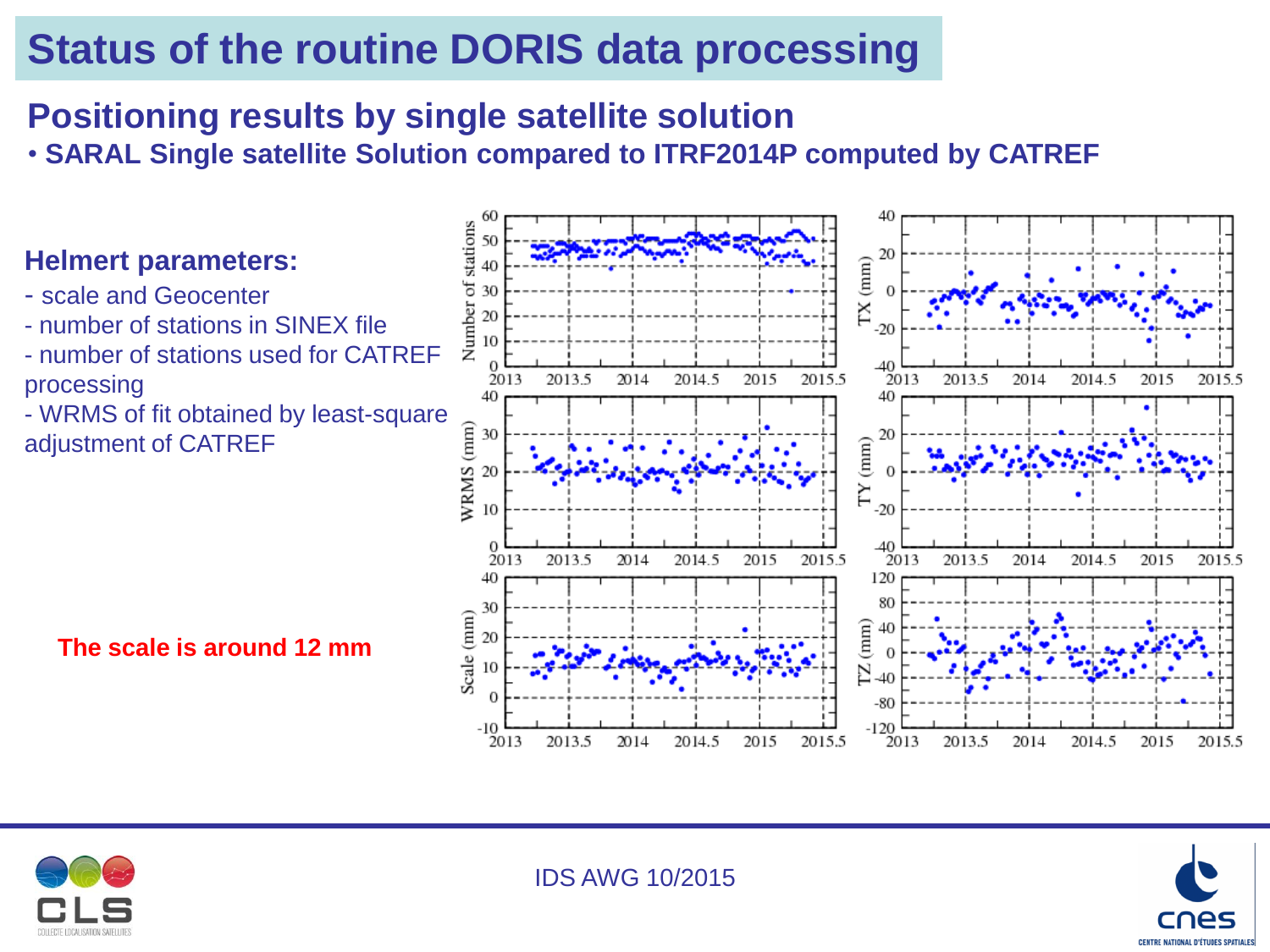### **Positioning results by single satellite solution**

• **CRYOSAT2 Single satellite Solution compared to ITRF2014P computed by CATREF**

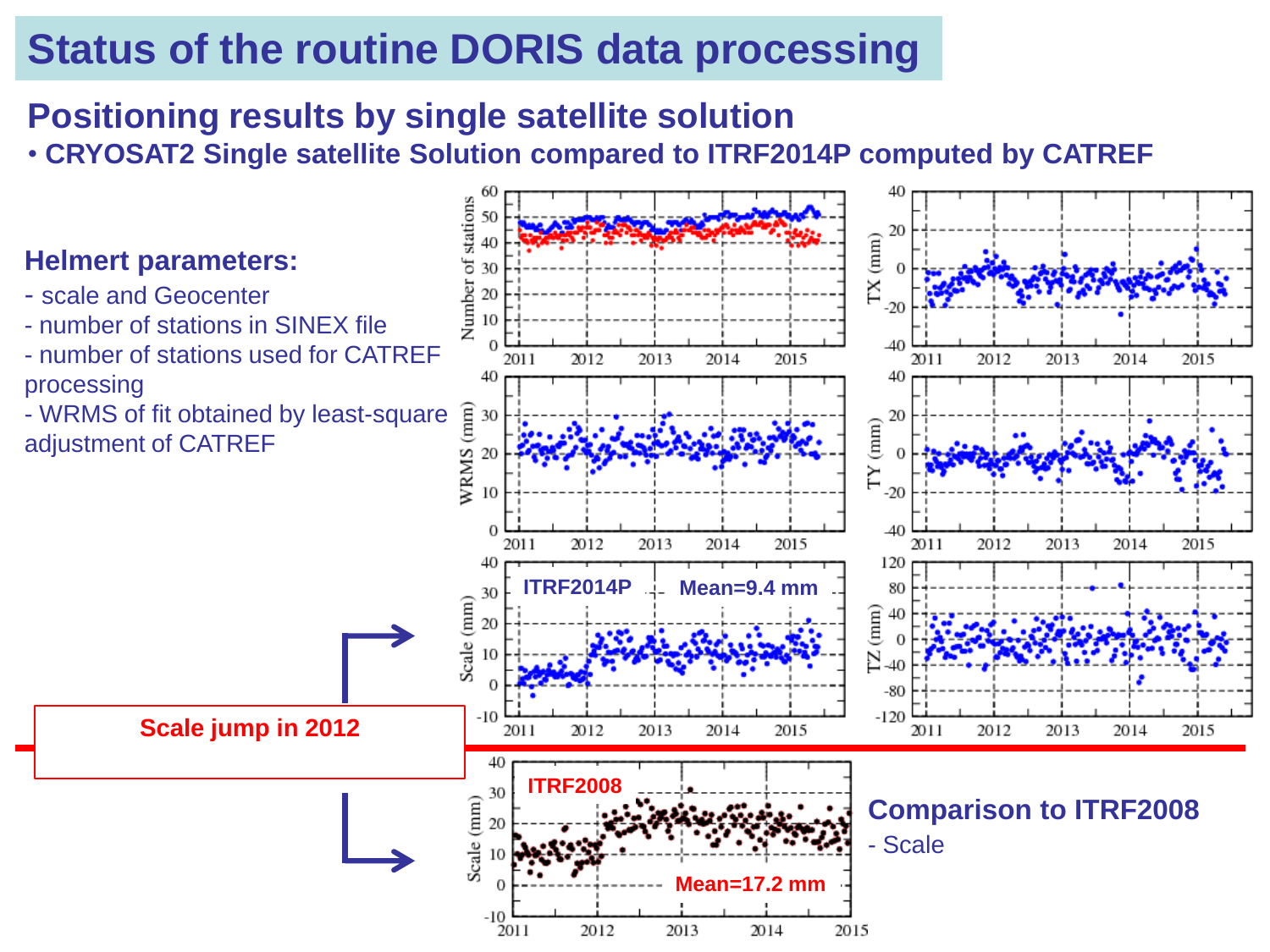### **Processing context**

**We analyzed DORIS2.2 data with 3.5-day arcs and a cut-off angle of 12°**

We use the ITRF2014 configuration From January 2014 to June 2015 -with nominal attitude law -with attitude quaternion from E. Schrama (including the 6°pitch in GINS software)

### **DORIS data processing results**

•**Orbit results**

- DORIS and SLR RMS of fit of the orbit determination
- Comparison of the orbit obtained from the two sets

•**Positioning results: Single satellite solution compared to ITRF2014P computed by CATREF** Helmert parameters: Scale and Geocenter, WRMS



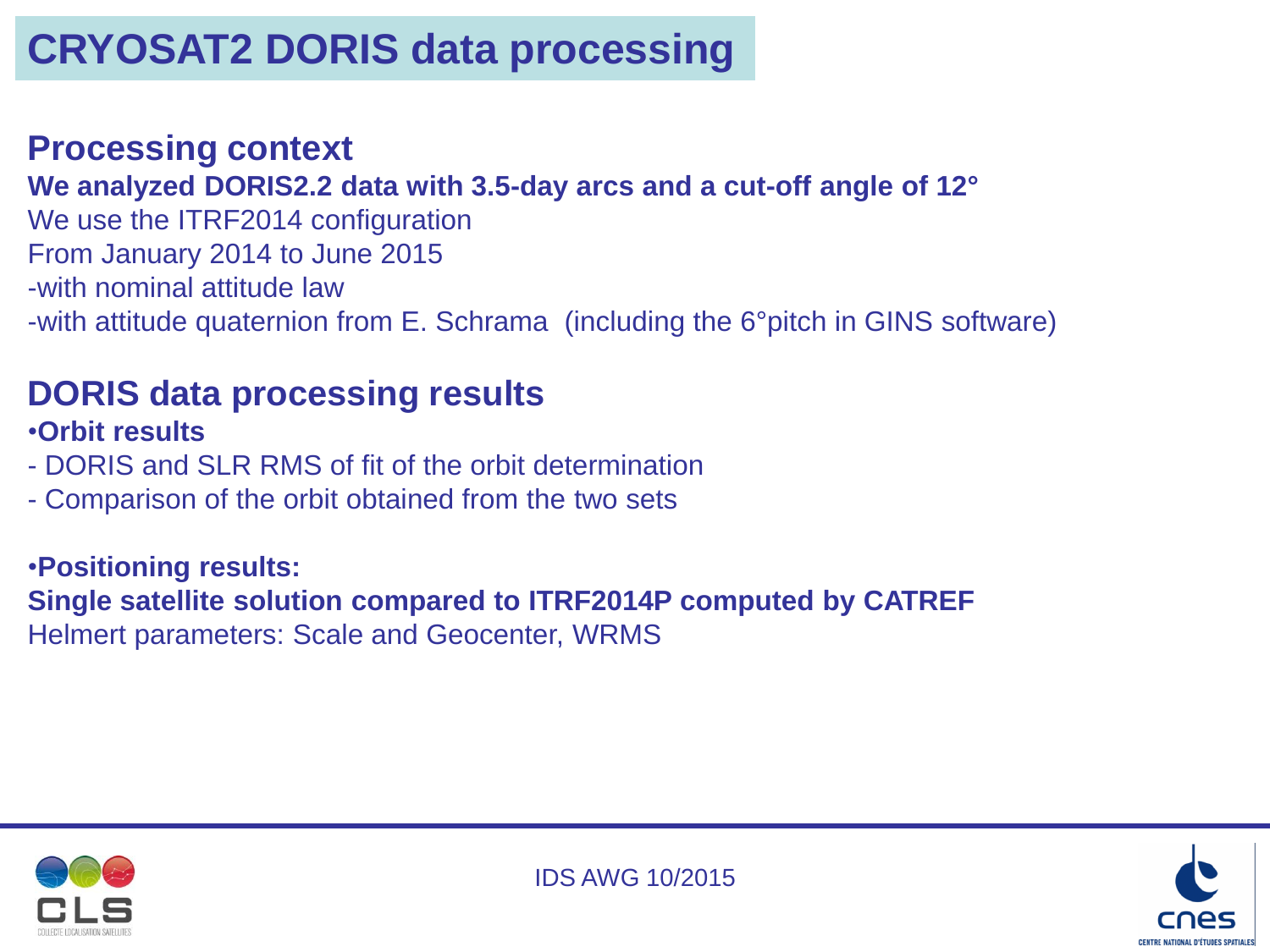## **CRYOSAT2 DORIS data processing**

### **Orbit results**

- **DORIS and SLR RMS of fit of the orbit determination**
- **- Orbit differences RMS3D**

| <b>Attitude</b> | <b>RMS</b><br><b>DORIS / SLR</b><br>(mm/s) / (cm) | <b>OPR amplitude average</b><br>$(10^{-9}$ m/s <sup>2</sup> ) |                    | <b>Orbit differences</b> |
|-----------------|---------------------------------------------------|---------------------------------------------------------------|--------------------|--------------------------|
|                 |                                                   | <b>Along-track</b>                                            | <b>Cross-track</b> | <b>RMS3D</b>             |
| <b>Nominal</b>  | 0.352 / 1.25                                      | 3.2                                                           | 2.4                | < 1mm                    |
| Quaternion      | 0.356 / 1.26                                      | 3.3                                                           | 2.3                |                          |

### **Positioning results by single satellite solution**

• **CRYOSAT2 Single satellite Solution compared to ITRF2014P computed by CATREF**

| <b>Helmert</b>   | <b>Single Cryosat-2</b> |                   |  |  |
|------------------|-------------------------|-------------------|--|--|
| parameters       | <b>Nominal</b>          | <b>Quaternion</b> |  |  |
| TX (mm)          | $-6.1 \pm 6.4$          | $-6.5 \pm 6.3$    |  |  |
| TY (mm)          | $-1.9 \pm 6.6$          | $-2.2 \pm 6.5$    |  |  |
| $TZ$ (mm)        | $-2.0 \pm 22.4$         | $-3.2 \pm 21.2$   |  |  |
| Scale (mm)       | $11.6 \pm 3.3$          | $12.4 \pm 3.6$    |  |  |
| <b>WRMS (mm)</b> | 21.9                    | 22.0              |  |  |